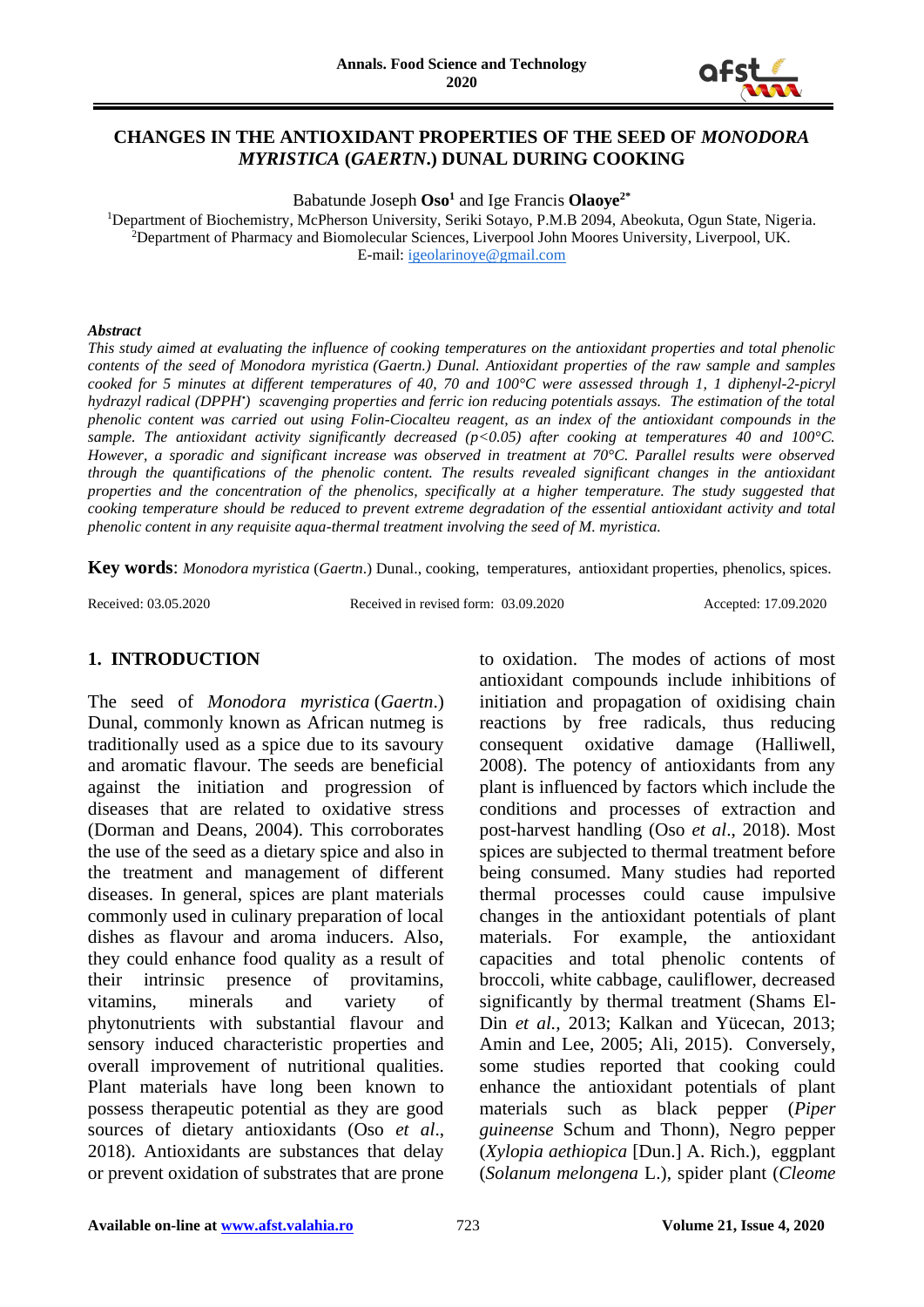

*gynandra* L.) after thermal treatment (Miglio *et al.,* 2008; Nwozo *et al.,* 2015; Zambrano-Moreno *et al.,* 2015). Cooking procedures, time and temperature have been emphasised through various studies as factors that could contribute to the unpredictable effect of cooking on antioxidant capacities of any plant material (Yamaguchi *et al.,* 2001; Oso and Oladiji, 2019). This study was aimed at investigating the influence of different cooking temperatures on the antioxidant properties of the seed of *M. myristica*.

### **2. MATERIALS AND METHODS**

### **Chemicals**

All chemicals were of analytical grade. 1, 1 diphenyl-2-picrylhydrazyl (E-Labscience, China), Ethanol, sodium dihydrogen phosphate and disodium hydrogen phosphate (Guangzhou *JHD Chemical* Reagent Co., China) sodium carbonate, Gallic acid, potassium ferricyanide, acetic acid, Folin Ciocalteu's phenol reagent (Loba Chemie, India).

#### **Preparation of plants samples**

The seeds of *M. myristica* were obtained from local suppliers in Ogunmakin, Ogun State, Nigeria. The plant materials were authenticated at the Department of Biological Sciences, McPherson University, Seriki Sotayo, Nigeria. The edible parts were removed from the outer shell and pulverised using ceramic mortar and pestle. The pulverised samples were divided into four different portions, each comprising 100 g of the sample added to 250 ml of distilled water in a 500 ml conical flask. A portion was retained as raw and the other three portions were randomly assigned to different groups that were cooked separately at temperatures of 40°C, 70°C and 100°C for 5 minutes using a water bath (SUB Aqua plus Grant REX-C700, England). The sample preparation and cooking procedures were repeated three times. The raw and the cooked

# **Estimation of total phenolic content**

The total phenolic content of each extract was estimated using Folin-Ciocalteu reagent (FCR) samples were then homogenized and filtered using Whatman No.1 filter paper. The filtrates were stored in the refrigerator (-4 °C) for the subsequent analyses.

**Determination of 1, 1 diphenyl-2-picryl hydrazyl radical (DPPH• ) scavenging ability** The determination of DPPH' scavenging ability of the sample was carried out as described by Shirwaikar *et al.* (2006) based on the reduction of purple DPPH<sup>\*</sup> to a yellow coloured diphenyl picrylhydrazine. The reaction mixture contained 0.5 ml of each extract and 1.0 ml solution of 0.1 mM DPPH' freshly prepared in absolute methanol. The mixture was allowed to stand in the dark for 20 minutes and the absorbance was subsequently read at 517 nm using a spectrophotometer (General Scientific, GS-UVII). A corresponding mixture containing methanol in place of an extract was used as the blank. The percentage of inhibition was calculated according to the following equation:<br>% inhibition = [(Absorbance of blank - Absorbance of sample)

/ Absorbance of blank] x 100

# **Determination of ferric ion reducing potential**

The ferric reducing potential of each extract was carried out as described by Oyaizu (1986). A reaction mixture containing 1.0 ml of each sample, 1.0 ml of freshly prepared 0.2 M sodium phosphate buffer (pH 6.6) and 1.0 ml of 1% potassium ferricyanide was incubated at 50 °C for 15 minutes. Thereafter, 50 µl of 5% trichloroacetic acid solution was added to the mixture and centrifuged at 650 ×*g* using an 800-D centrifugal machine for 5 minutes. Exactly, 1.0 ml of the supernatant was cautiously transferred into a test tube containing 0.1 ml of 0.1% ferric chloride solution. The absorbance was read at 700 nm. Ascorbic acid was used as the standard with the concentration ranging between 10 and 50 µg/ml.

as described by Singleton *et al.* (1999) based on the reduction of the FCR by the phenols in the extract. A reaction mixture containing 0.1 ml of each extract and 0.5 ml of the FCR was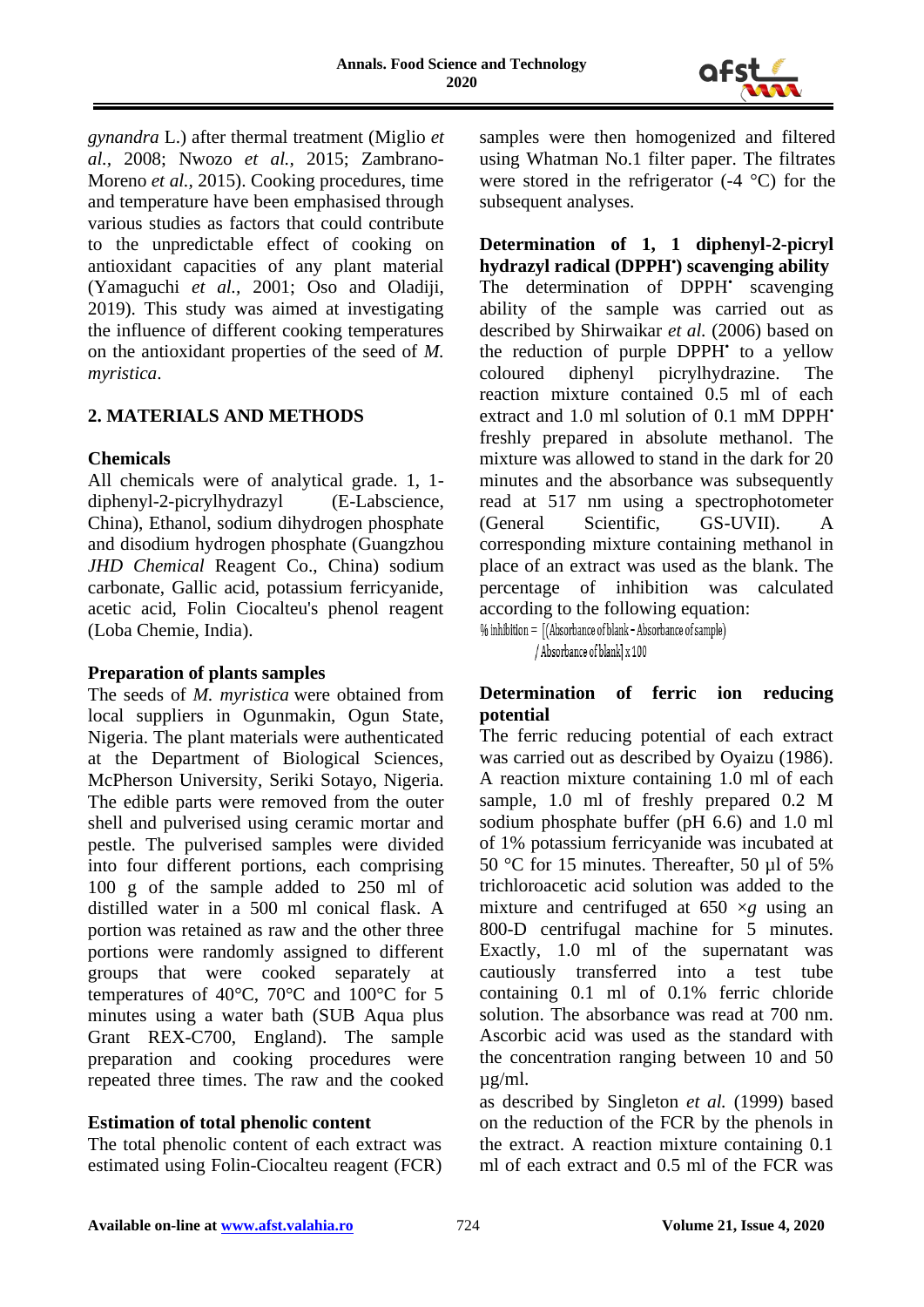

allowed to stand at a temperature of 30°C for 40 minutes. Subsequently, 1.4 ml of 7.5% sodium carbonate solution was added to the mixture and made up to 5.0 ml using distilled water. The absorbance was read at 765 nm after 60 minutes. Gallic acid was used as the standard with the concentration ranging between 10 and 50  $\mu$ g/ml.

### **Statistical analysis**

The data obtained were subjected to statistical analyses using a one-way analysis of variance. The results were expressed in mean  $\pm$  standard deviation of three determinations and differences between the means were examined by Duncan's New Multiple post-hoc tests using the IBM SPSS Statistics 20 software.

### **3. RESULTS AND DISCUSSION**

The scavenging of radical (DPPH') capacity decreased significantly  $(p<0.05)$  in the cooked samples when compared to the raw (Figure 1). However, the DPPH' scavenging potential of the sample cooked at 70  $\degree$ C was significantly (p<0.05) higher compared to the sample cooked at 40 °C. Sample cooked at 100°C had the lowest antioxidant potential. Likewise, changes in the ferric ion reducing potential of the sample were observed when cooked at 100

°C. The reducing potential of the filtrate obtained from sample cooked at 100 °C significantly reduced  $(p<0.05)$  compared to others (Figure 2). The effect of cooking on total phenolics was shown in Figure 3. The total phenolics of the cooked sample decreased significantly at  $p<0.05$ . The total phenolics decreased in the order of raw  $>$  cooked at 70 °C  $>$  cooked at 100 °C  $>$  cooked at 40 °C.

The vacillating effect of temperature on the radical scavenging property and ferric ion reducing potential of the sample could be related to the natural release of antioxidant compounds at slightly elevated temperature followed by thermal decomposition of the released antioxidant compounds at a higher temperature. Thermal degradation of antioxidant compounds and inactivation of antioxidant enzymes are usually associated with decreased antioxidant potential plant products (Hager  $et$   $al., 2010$ ). These products (Hager *et al*., 2010). These observations were not in agreement with some previous studies that emphasised the enhancement of antioxidant potential of some plant materials through cooking (Dewanto *et al*., 2002; Adefegha and Oboh, 2011; Nwozo *et al.,* 2015). The deviation could be related to the distinctiveness of each plant in terms of phytochemical compositions.



**Figure 1: Percentage DPPH• scavenging ability of raw and cooked samples of the seed of** *M. myristica***. Different alphabets indicate a significant difference at the level p<0.05**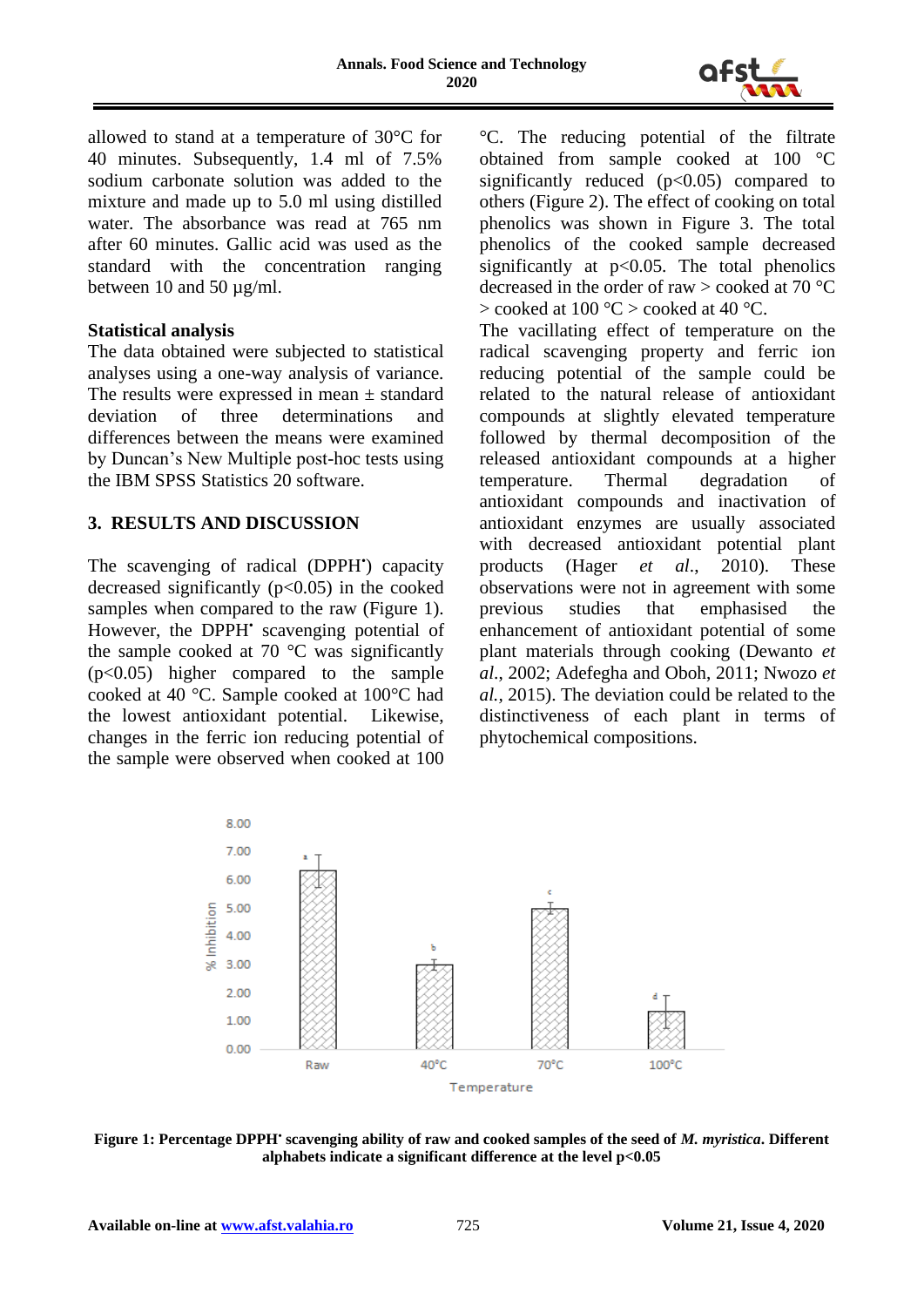



**Figure 2: Reducing potentials (RP) of raw and cooked samples of the seed of** *M. myristica***. Different alphabets indicate a significant difference at the level p<0.05**



**Figure 3: Total phenolics of raw and cooked samples of the seed of** *M. myristica***. Different alphabets indicate a significant difference at the level p<0.05**

The changes that occurred in estimations of the total phenolic content of the sample were similar to the apparent antioxidant capacities. The chemistry and activity of phenolic compounds could be influenced by the quantity, the stability and the interaction of the phenolic compounds with other bioactive compounds. Other factors that could influence the effect of cooking on the quantity of the phenolic content include the structures and the natures of the plant matrix. Phenolics can exist in plants as either free phenolics which are solvent extractable as they exist loosely within

the matrix of the plant material or bound phenolics which are covalently bound within the plant matrix and can only be extracted following hydrolysis. Additionally, there could be entrapped phenolics which are firmly but not covalently bound to plant matrix and could be included in the non-extractable phenolics. Thus, the cooking procedure could have a determining factor in dictating the forms and amounts of phenolics obtained in an extract of plant material (Kajdzanoska *et al.,* 2011). These could lead to the release of different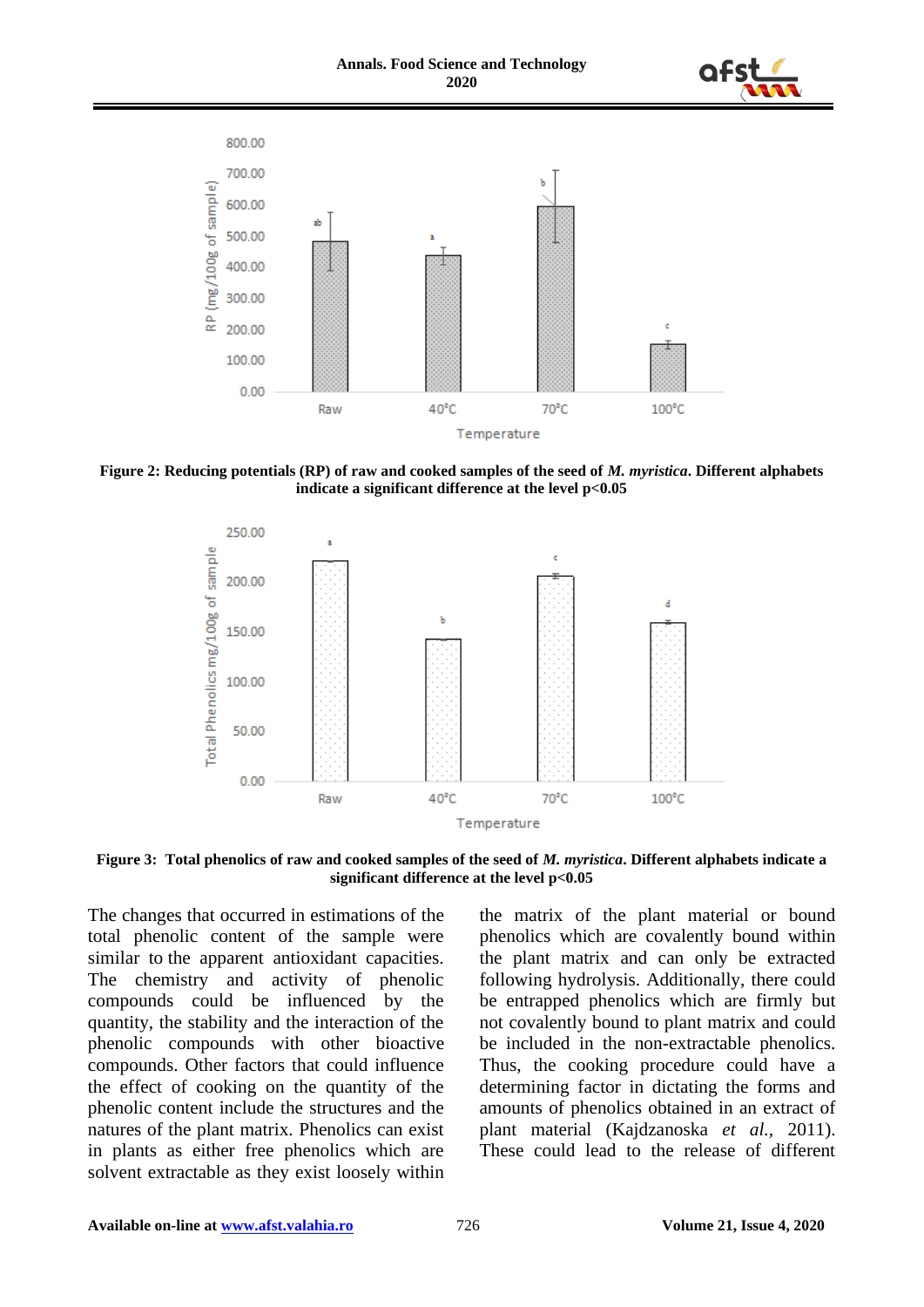

bioactive phenolics with different antioxidant mechanisms.

Previous studies showed that processing methods involving the use of high temperatures or freezing could cause the release of bound or entrapped bioactive compounds from the matrix of plant cell walls and membranes (Harbaum *et al*., 2007; Oso and Oladiji, 2019). These observations could be associated with rupturing of cell walls, hence increasing the bioavailability of the bound or entrapped phytochemicals. Conversely, the present study revealed that the amount of the total phenolics in the sample decreased at high temperature. This could be attributed to the transformation of the thermal-extractable free phenolics in the sample to secondary compounds with lesser apparent antioxidant activity.

Moreover, the reduction in the total antioxidant activity and total phenolics could be partly due to the heat lability of compounds present in *M. myristica*. The biological properties of *M. myristica* had been associated through various reports to the presence of volatile compounds which include α-pinene, α-phellandrene, βpinene, elemicin, isoelemicin, myrcene, myristicin and sabinene and they contribute to the antioxidant properties of the spice (Takikawa *et al.,* 2002; Dorman and Deans, 2004; Narasimhan and Dhake, 2006). Cooking could have decomposed the phytochemicals which could contribute to the antioxidant capacity of the raw extract as these volatile compounds could be fairly unstable and easily degraded because of changes of temperature. Consequently, the volatility of these compounds could, however, contribute to the reduction in the chemical antioxidant capacities of the sample at different temperatures.

# **4. CONCLUSIONS**

The results of the different assays showed that the antioxidant and scavenging potential of the seed of *M. myristica* decreased with increased temperature of cooking. The study further revealed that the antioxidant components were very unstable when exposed to a cooking temperature of nearly 100°C. The potential

negative influence of cooking on these compounds could affect the biological potentials of this spice. Thermal processing methods involving the aqueous extract of the seed of *M. myristica* should be limited to mild temperatures to avoid losses of the overall antioxidant activity and/or total phenolics as observed through this study.

# **5. ACKNOWLEDGEMENTS**

The support provided by the staff of Department Biochemistry, College of Natural and Applied Sciences, McPherson University, Seriki Sotayo, Ogun State, Nigeria is well appreciated.

### **6. REFERENCES**

- [1]. Dorman, H. J. D. and Deans, S. G. (2004). Chemical composition, antimicrobial and in vitro antioxidant properties of *Monarda citriodora* var. citriodora, *Myristica fragrans*, *Origanum vulgare* ssp. hirsutum, *Pelargonium* species, and *Thymus zygis* oils. *Journal of Essential Oil Research*. **16**: 145-150.
- [2]. Oso, B.J., Oyeleke, O. and Soetan, O. (2018). Influence of different solvent polarities on the phenolics, flavonoids and antioxidant properties of the fruit of *Xylopia aethiopica* (Dunal) A. Rich. *Trends Phytochemical Research.* **2**(2): 97-102.
- [3]. Halliwell, B. (2008). Are polyphenols antioxidant or pro-oxidantss? *Archives of Biochemistry and Biophysics*. **476**:107- 112.
- [4]. Shams El-Din, M.H.A., Abdel- Kader, M M., Makhlouf, S.K. and Mohamed, O. S.S. (2013). Effect of Some Cooking Methods on Natural Antioxidants and Their Activities in Some Brassica Vegetables. *World Applied Sciences Journal*. **26**(6): 697-703.
- [5]. Kalkan, I. and Yücecan, S. (2013). Stability of Dietary Phenolics and antioxidant properties of vegetables depends on cooking methodology. *MÜSBED: Journal of Marmara University Institute of Health Sciences*. **3:** S8-S16.
- [6]. Amin, I. and Lee, WY (2005). Effect of different blanching times on antioxidant properties in selected cruciferous vegetables. *Journal of the Science of Food and Agriculture.* **85**: 2314–2320.
- [7]. Ali, A. M. (2015). Effect of food processing methods on the bioactive compound of cauliflower. *Egyptian Journal of Agricultural Research*. **93** (1):117-131.
- [8]. Miglio, C., Chiavaro, E., Visconti, A., Fogliano, V. and Pellegrini, A. (2008). Effects of different cooking methods on nutritional and